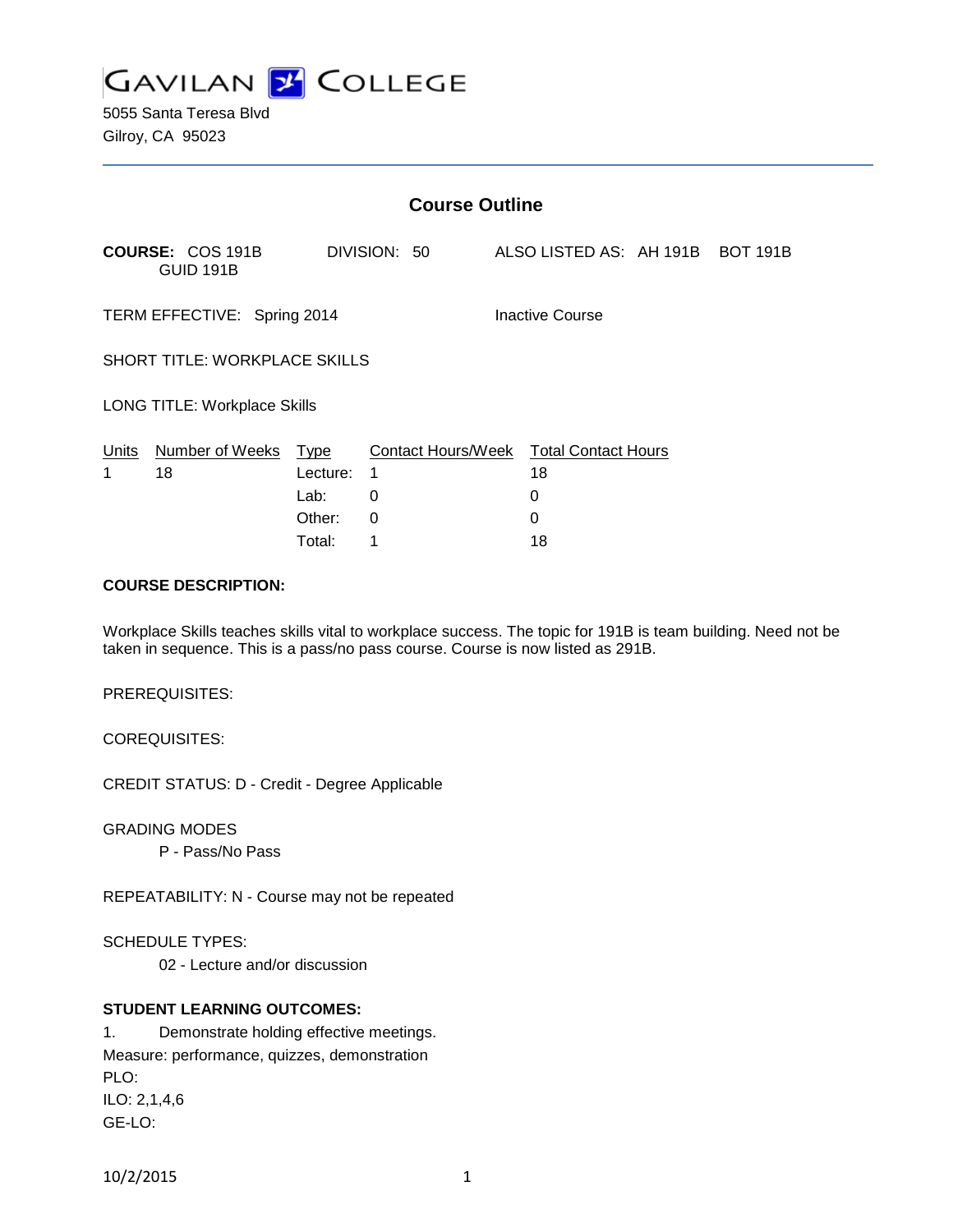Year assessed or anticipated year of assessment: 2009-10

2. Contrast helpful and harmful team roles. Measure: tests, quizzes, homework PLO: ILO: 1,4,2,6 GE-LO: Year assessed or anticipated year of assessment: 2009-10

3. Illustrate communication and managing conflict within a team.

Measure: homework, tests, role playing PLO: ILO: 2,4,6,5 GE-LO: Year assessed or anticipated year of assessment: 2009-10

4. Practice setting team goals: mission, vision, and strategy. Measure: role playing, tests PLO: ILO: 2,1,4,5 GE-LO: Year assessed or anticipated year of assessment: 2009-10

5. Demonstrate decision-making skills. Measure: demonstration, exam, performance PLO: ILO: 2,1,4,5 GE-LO: Year assessed or anticipated year of assessment: 2009-10

# **CONTENT, STUDENT PERFORMANCE OBJECTIVES, OUT-OF-CLASS ASSIGNMENTS**

Curriculum Approval Date: 09/28/2015 Course is now listed as 291B. Each week the student will complete the required assignments including reading and workbook exercises. WEEKS 1-3 3 HOURS Introduction to Team Building. Why Employers want Team Players. Why Employers value Problem-Solving Skills. What is a team? Homework: List 5 reasons employers want team players. List 5 reasons employers want employees with problem-solving skills. List characteristics of a good team and situations where a team is helpful. Performance objectives:

10/2/2015 2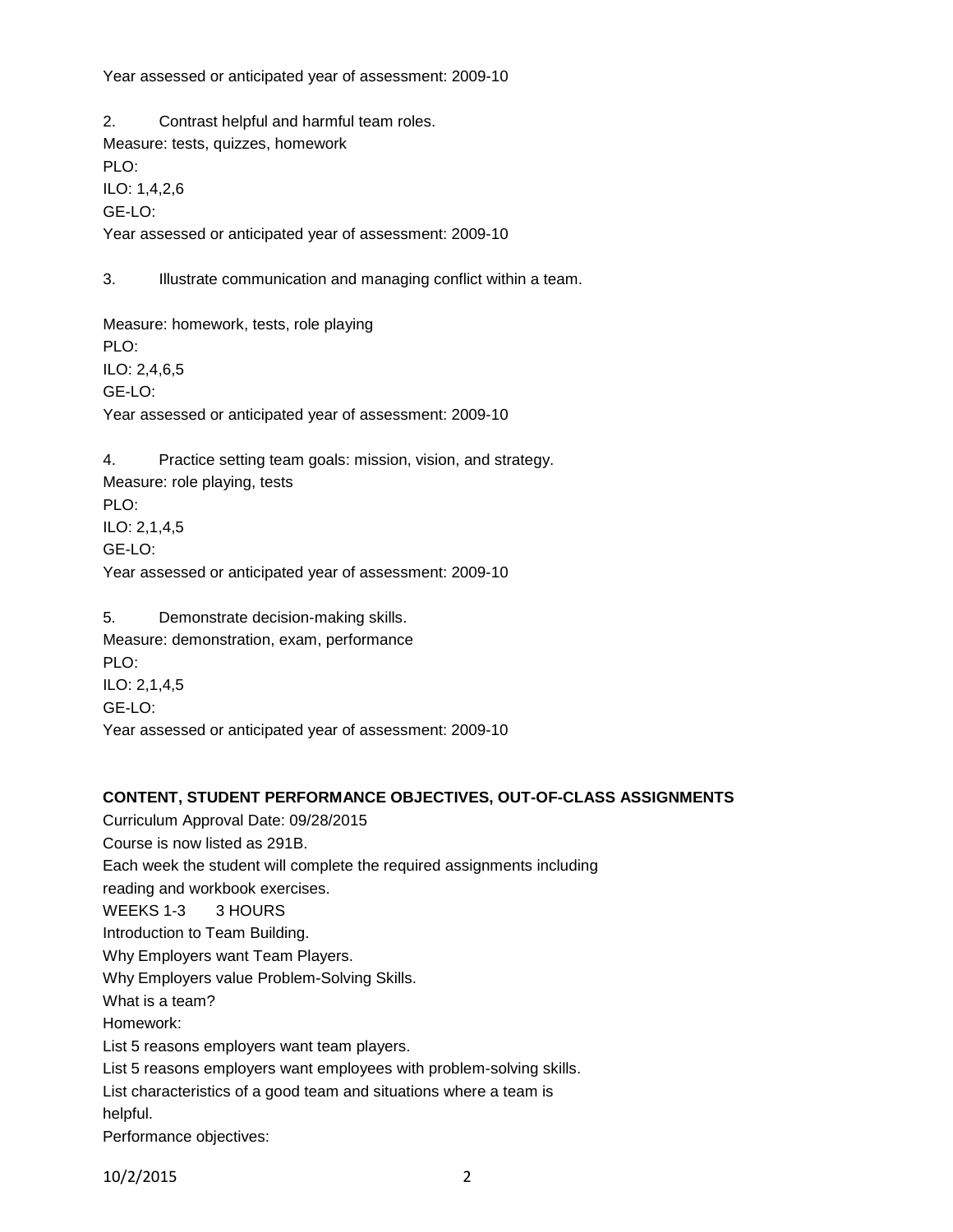Students will be able to explain why team players are important. Students will be able to list 5 reasons employers want employees with problem-solving skills Students will be able to list characteristics of a good team and situations where a team is helpful. WEEKS 4-6 3 HOURS Team playing role: Lost on the moon. Team vs. individual situations. Basic team roles. Homework: Do a project where team playing is essential. List situations where individuals work better than a team and vice versus. List some of the different roles in team situations. Performance objectives: Students will be able to do a project where team playing is essential. Students will be able to list situations where individuals work better than a team and vice versus. Students will be able to list some of the different roles in team situations. WEEKS 7-9 3 HOURS Being a facilitator. What a facilitator does. Traits of a good facilitator. Mid-term exam. Homework: List the jobs of a facilitator. List traits of a good facilitator Explain helpful team roles. Performance objectives: Students will be able to list the jobs of a facilitator. Students will be able to list traits of a good facilitator Students will be able to explain helpful team roles WEEKS 10-12 3 HOURS Harmful team roles. Destructive team players: The rejecter, commander, interrupter, yesbut, and psychiatrist. Why the above players are harmful to the team. How to deal with destructive team players. Homework: Provide 4 examples of harmful team roles Use role-playing to imitate destructive team players. Describe how each destructive team role hurts the team. Performance objectives: Students will be able to provide 4 examples of harmful team roles Students will be able to use role-playing to imitate destructive team players Students will be able to describe how each destructive team role hurts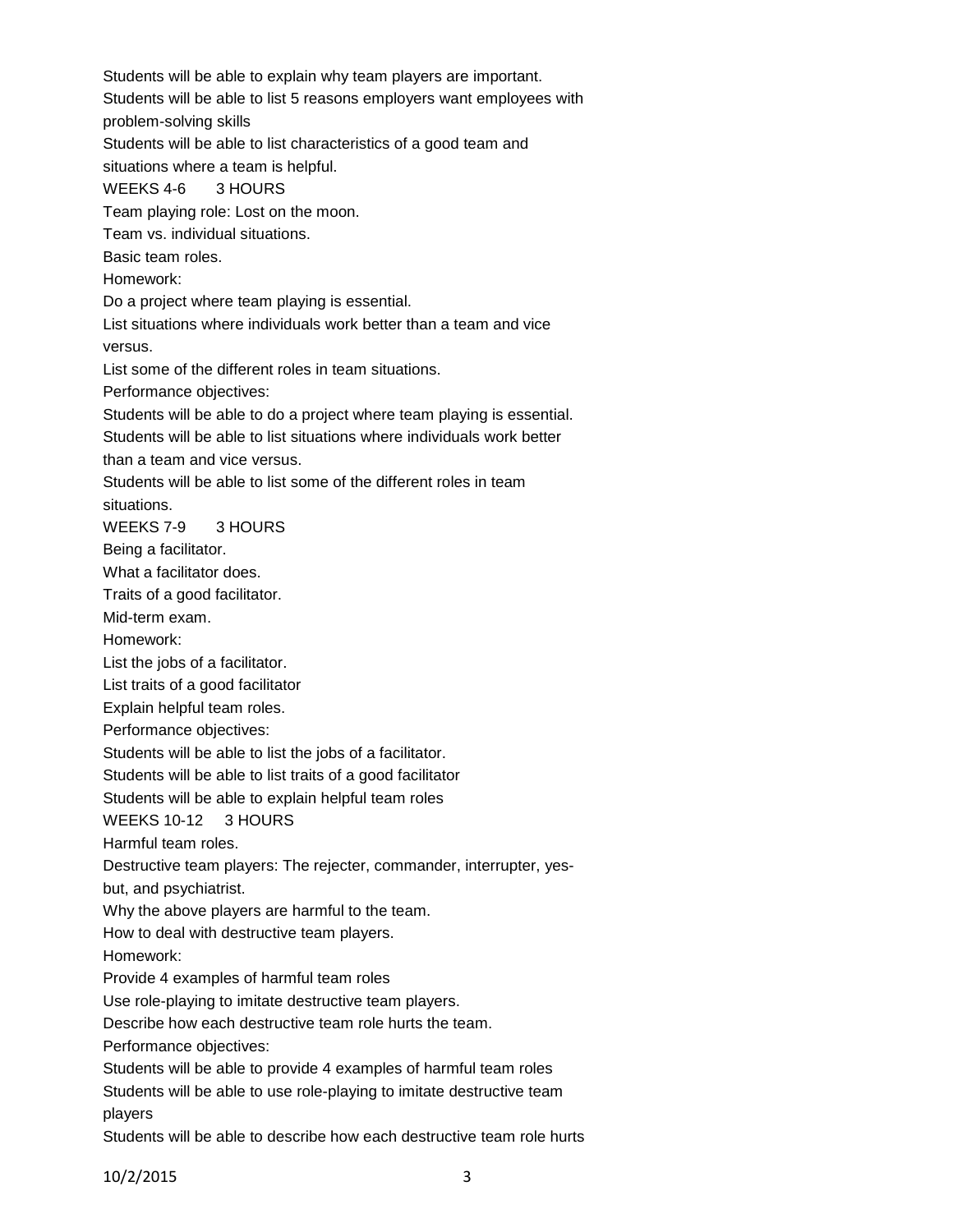the team WEEKS 13-15 3 HOURS Communicating with teammates. Understanding feelings and facts. Building consensus. Why consensus is essential. Homework: List techniques for communicating with teammates. List ways to use feelings and facts to work with teammates. List techniques for building consensus. List reasons why consensus is essential. Performance objectives: Students will be able to list techniques for communicating with teammates Students will be able to list ways to use feelings and facts to work with teammates. Students will be able to list reasons why consensus is essential. WEEKS 16-18 3 HOURS Getting agreement. Setting team goals. Holding effective meetings. Team leadership, and characteristics of good team leaders. Homework: List reason for and how to establish team goals. List goals of effective meetings and how to do effective meetings. List characteristics of good team and poor team leaders. Final projects and final exam. Performance objectives: Students will be able to list reason for and how to establish team goals. Students will be able to list goals of effective meetings and how to do effective meetings. Students will be able to list characteristics of good team and poor team leaders ASSIGNMENTS: Each week the student will complete the required assignments including reading and workbook exercises.

# **METHODS OF INSTRUCTION:**

Lecture, AV presentation, theoretical and skills evaluation, quizzes/exams.

# **METHODS OF EVALUATION:**

The types of writing assignments required: Written homework Reading reports Lab reports Other: SKILLS The problem-solving assignments required: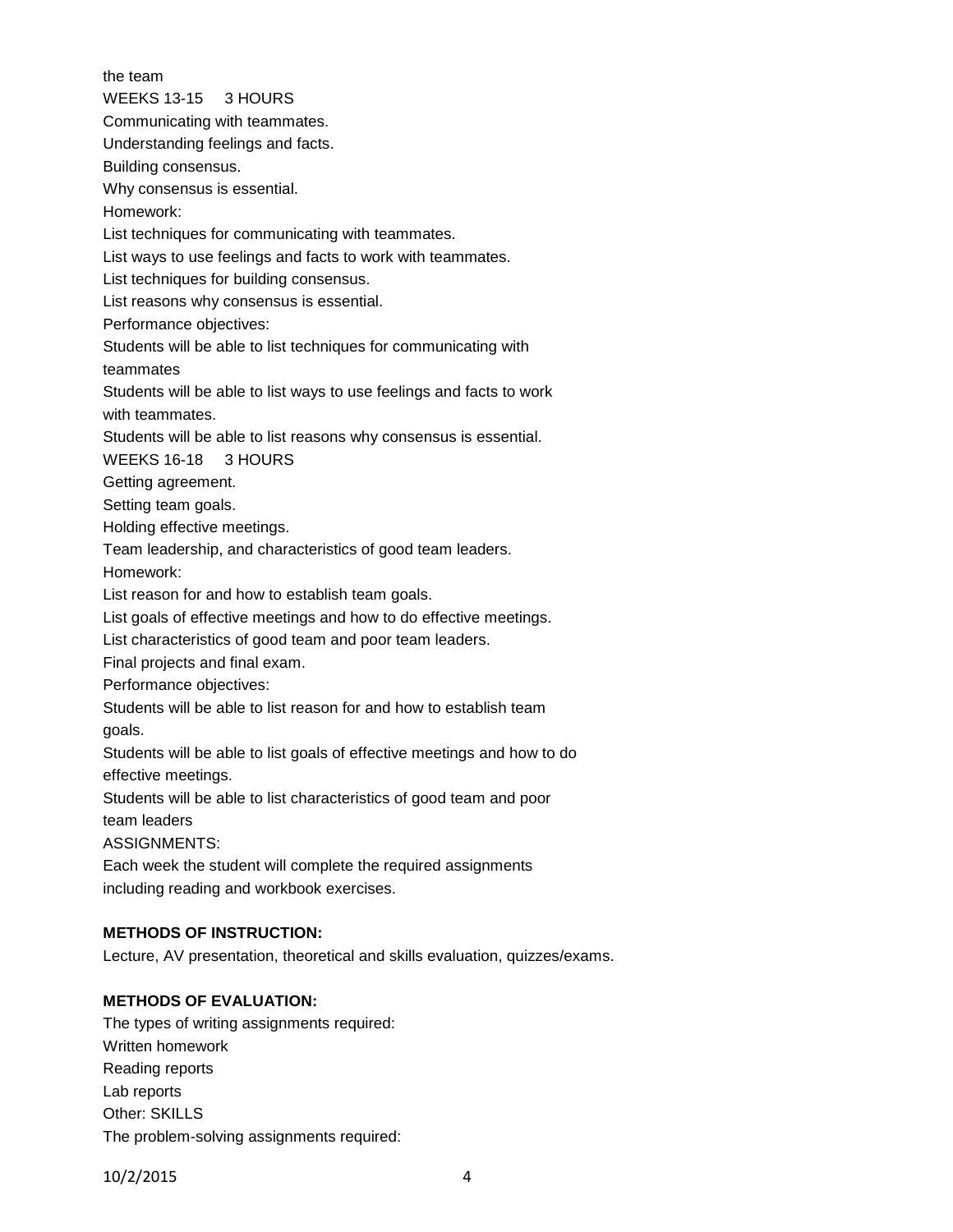Homework problems Field work Quizzes Exams The types of skill demonstrations required: Class performance Field work Performance exams The types of objective examinations used in the course: Multiple choice True/false Matching items Completion Other category: None The basis for assigning students grades in the course: Writing assignments: 20% - 40% Problem-solving demonstrations: 20% - 45% Skill demonstrations: 20% - 45% Objective examinations: 20% - 45% Other methods of evaluation: 0% - 0%

## **REPRESENTATIVE TEXTBOOKS:**

Required:

Donaldson, Cindy and Farley, Dan. Teambuilding & Problem Solving in the Workplace. Work Skills Associates, 2014. Or other appropriate college level text. ISBN: 13: 9780966086911 (if available)

## **ARTICULATION and CERTIFICATE INFORMATION**

Associate Degree: CSU GE: IGETC: CSU TRANSFER: Not Transferable UC TRANSFER: Not Transferable

### **SUPPLEMENTAL DATA:**

Basic Skills: N Classification: I Noncredit Category: Y Cooperative Education: Program Status: 2 Stand-alone Special Class Status: N CAN: CAN Sequence: CSU Crosswalk Course Department: COS